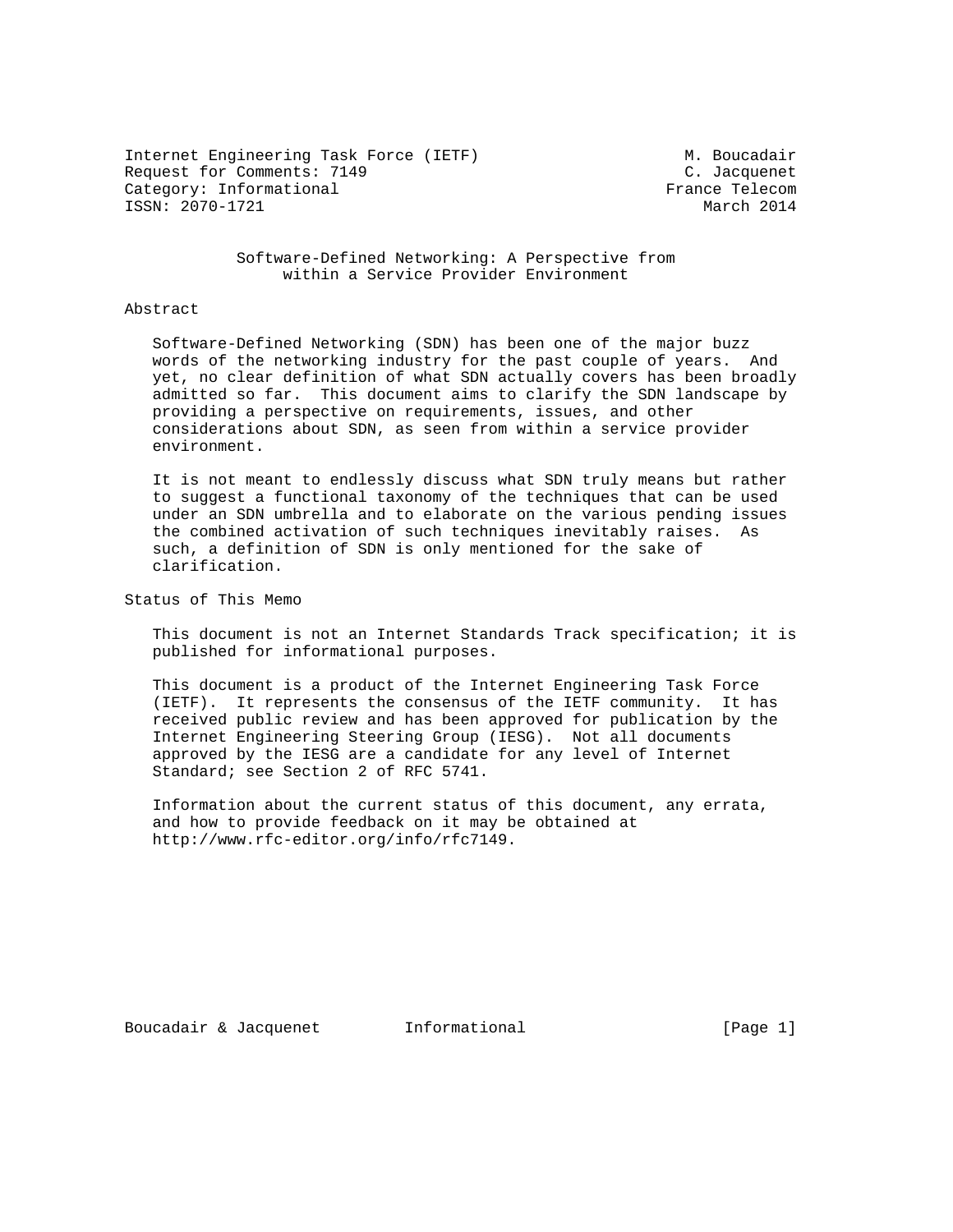Copyright Notice

 Copyright (c) 2014 IETF Trust and the persons identified as the document authors. All rights reserved.

 This document is subject to BCP 78 and the IETF Trust's Legal Provisions Relating to IETF Documents

 (http://trustee.ietf.org/license-info) in effect on the date of publication of this document. Please review these documents carefully, as they describe your rights and restrictions with respect to this document. Code Components extracted from this document must include Simplified BSD License text as described in Section 4.e of the Trust Legal Provisions and are provided without warranty as described in the Simplified BSD License.

Table of Contents

| $\mathbf{1}$ |                                                    |
|--------------|----------------------------------------------------|
| 2.1          | Introducing Software-Defined Networking 4          |
|              |                                                    |
|              |                                                    |
|              |                                                    |
|              |                                                    |
|              |                                                    |
|              |                                                    |
|              |                                                    |
|              | 3.3. Measure Experience against Expectations  8    |
|              |                                                    |
|              |                                                    |
|              |                                                    |
|              |                                                    |
|              | 4.1. Implications of Full Automation 11            |
|              |                                                    |
|              |                                                    |
|              | 4.4. The Intelligence Resides in the PDP 15        |
|              | 4.5. Simplicity and Adaptability vs. Complexity 16 |
|              |                                                    |
|              |                                                    |
|              |                                                    |
| რ.           |                                                    |
| $7_{\circ}$  |                                                    |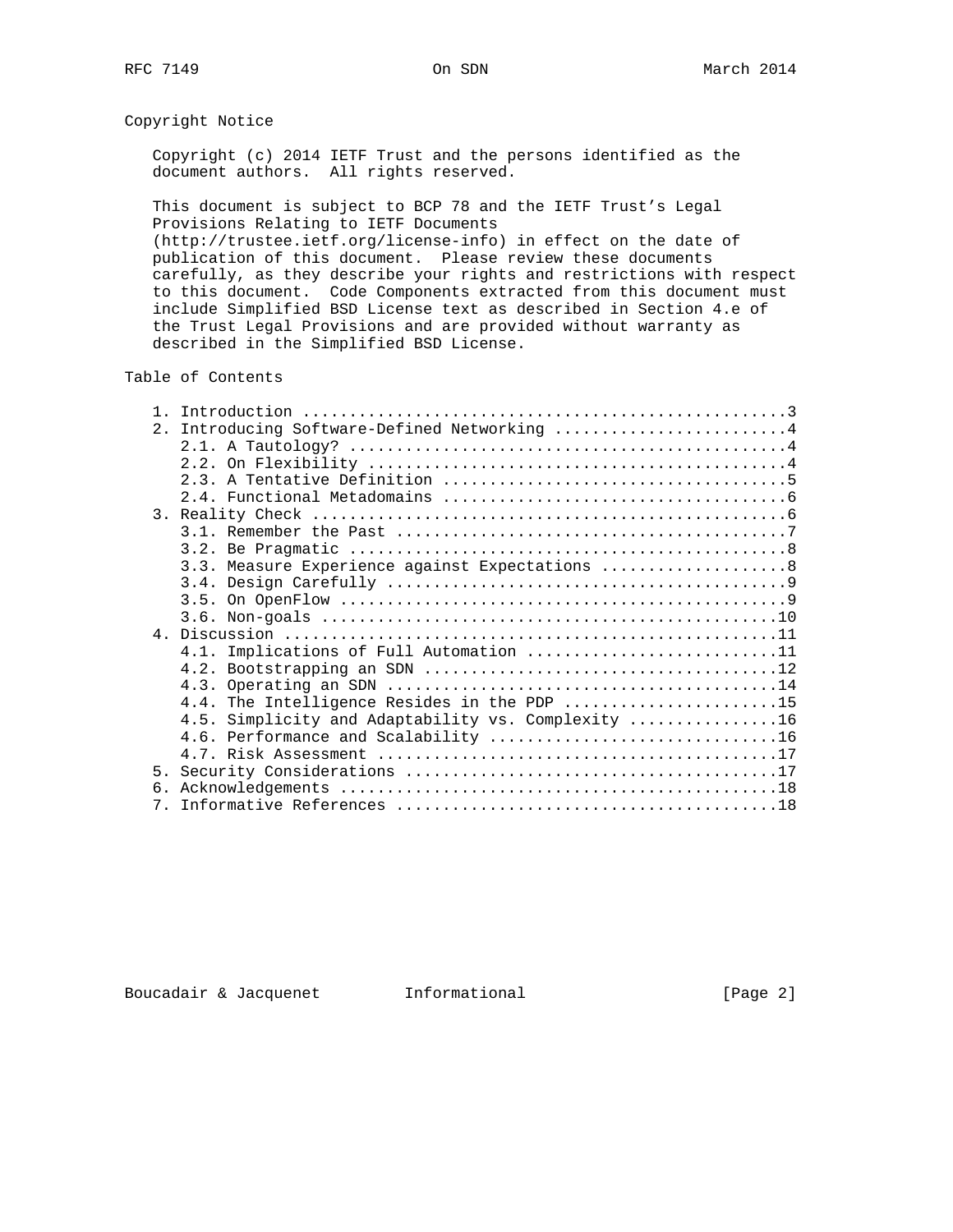# 1. Introduction

 The Internet has become the federative network that supports a wide range of service offerings. The delivery of network services such as IP VPNs assumes the combined activation of various capabilities that include (but are not necessarily limited to) forwarding and routing (e.g., customer-specific addressing scheme management, dynamic path computation to reach a set of destination prefixes, dynamic establishment of tunnels, etc.); Quality of Service (e.g., traffic classification, marking, conditioning, and scheduling); security (e.g., filters to protect customer premises from network-originated attacks, to avoid malformed route announcements, etc.); and management (e.g., fault detection and processing).

 As these services not only grow in variety but also in complexity, their design, delivery, and operation have become a complex alchemy that often requires various levels of expertise. This situation is further aggravated by the wide variety of (network) protocols and tools, as well as recent convergence trends driven by Any Time, Any Where, Any Device (ATAWAD); ATAWADs are meant to make sure that an end user can access the whole range of services he/she has subscribed to whatever the access and device technologies, wherever the end user is connected to the network, and whether or not this end user is in motion.

 Yet, most of these services have been deployed for the past decade, primarily based upon often static service production procedures that are more and more exposed to the risk of erroneous configuration commands. In addition, most of these services do not assume any specific negotiation between the customer and the service provider or between service providers, besides the typical financial terms.

 At best, five-year master plans are referred to as the network planning policy that will be enforced by the service provider given the foreseen business development perspectives, manually computed traffic forecasts, and market coverage (fixed/mobile and residential/ corporate). This so-called network planning policy may very well affect the way resources are allocated in a network, but it clearly fails to be adequately responsive to highly dynamic customer requirements in an "always-on" fashion. The need for improved service delivery procedures (including the time it takes to deliver the service once the possible negotiation phase is completed) is even more critical for corporate customers.

Boucadair & Jacquenet 1nformational [Page 3]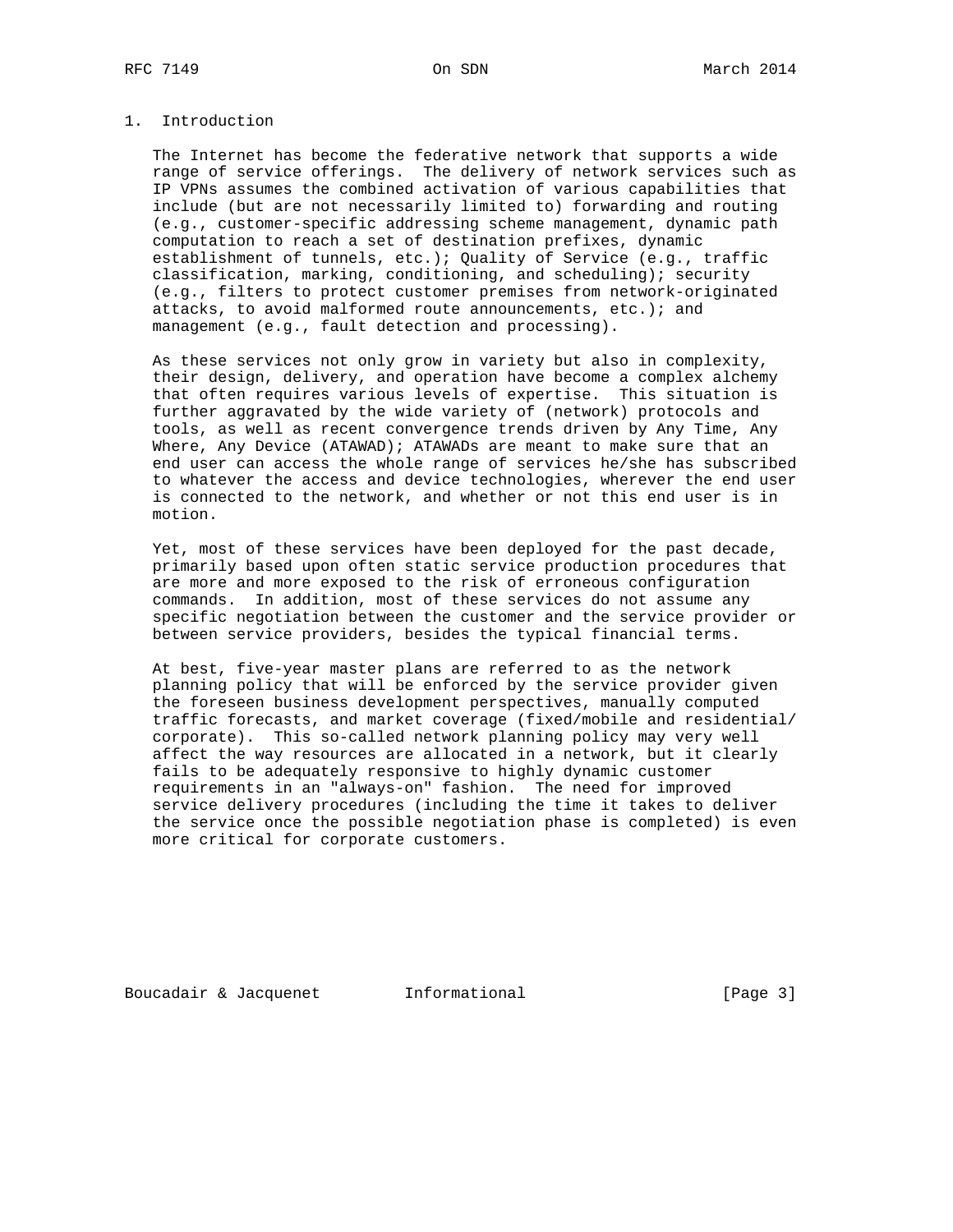In addition, various tools are used for different, sometimes service centric, management purposes, but their usage is not necessarily coordinated for event aggregation, correlation, and processing. This lack of coordination may come at the cost of extra complexity and possible customer Quality-of-Experience degradation.

 Multi-service, multi-protocol, multi-technology-convergent, and dynamically adaptive networking environments of the near future have therefore become one of the major challenges faced by service providers.

 This document aims to clarify the SDN landscape by providing a perspective on the functional taxonomy of the techniques that can be used in SDN, as seen from within a service provider environment.

### 2. Introducing Software-Defined Networking

### 2.1. A Tautology?

 The separation of the forwarding and control planes (beyond implementation considerations) has almost become a gimmick to promote flexibility as a key feature of the SDN approach. Technically, most of the current router implementations have been assuming this separation for decades. Routing processes (such as IGP and BGP route computation) have often been software based, while forwarding capabilities are usually implemented in hardware.

 As such, at the time of writing, what is considered to be state of the art tends to confirm the said separation, which rather falls under a tautology.

 But, a somewhat centralized, "controller-embedded", control plane for the sake of optimized route computation before the Forwarding Information Base (FIB) population is certainly another story.

### 2.2. On Flexibility

 Promoters of SDN have argued that it provides additional flexibility in how the network is operated. This is undoubtedly one of the key objectives that must be achieved by service providers. This is because the ability to dynamically adapt to a wide range of customer requests for flexible network service delivery is an important competitive advantage. But, flexibility is much, much more than separating the control and forwarding planes to facilitate forwarding decision-making processes.

Boucadair & Jacquenet 1nformational [Page 4]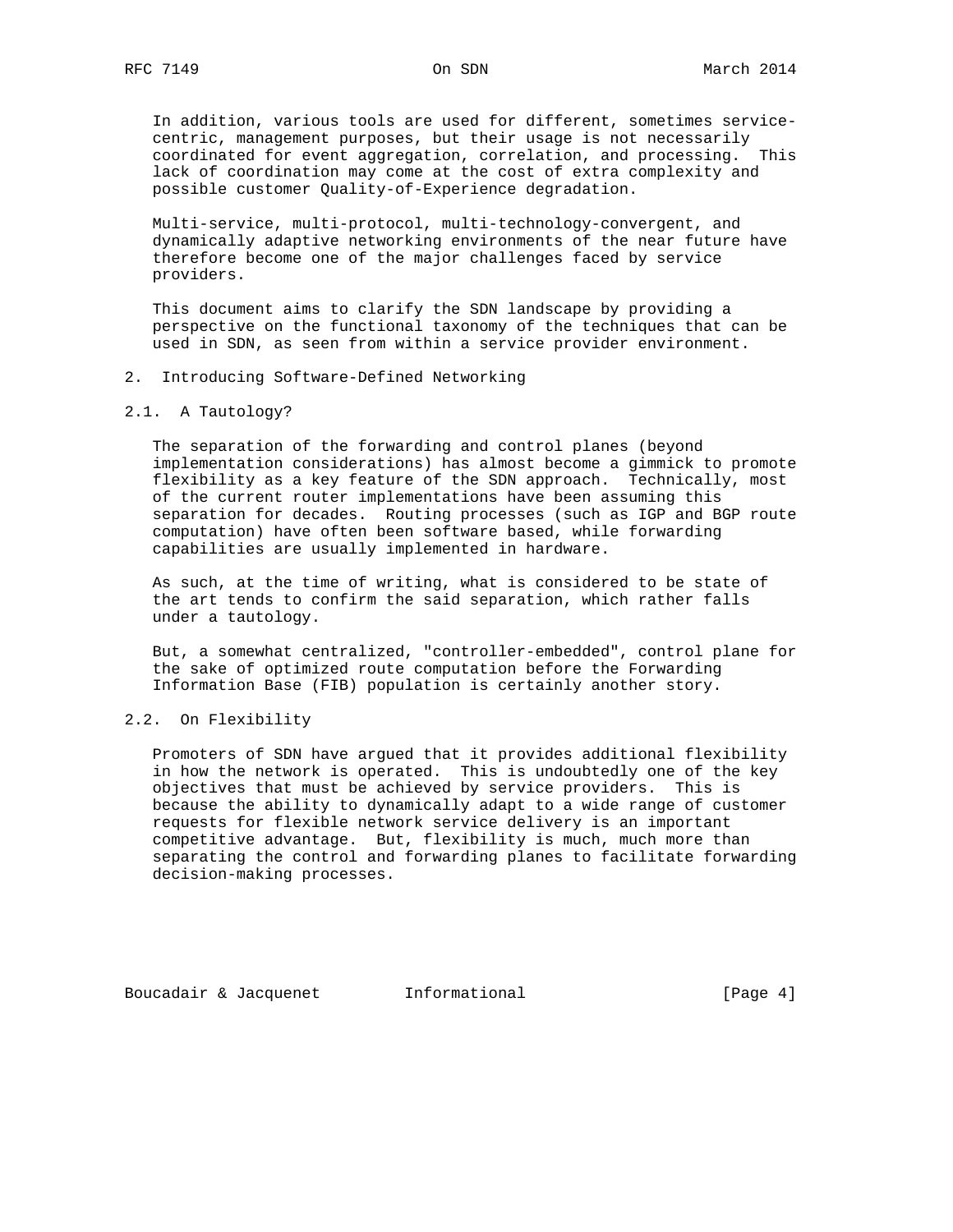For example, the ability to accommodate short duration extra bandwidth requirements so that end users can stream a video file to their 4G terminal device is an example of the flexibility that several mobile operators are currently investigating.

 From this perspective, the ability to predict the network behavior as a function of the network services to be delivered is of paramount importance for service providers, so that they can assess the impact of introducing new services or activating additional network features or enforcing a given set of (new) policies from both financial and technical standpoints. This argues in favor of investigating advanced network emulation engines, which can be fed with information that can be derived from [LS-DISTRIB], for example.

Given the rather broad scope that the term "flexibility" suggests:

- o Current SDN-labeled solutions are claimed to be flexible, although the notion is hardly defined. The exact characterization of what flexibility actually means is yet to be provided. Further work needs, therefore, to be conducted so that flexibility can be precisely defined in light of various criteria such as network evolution capabilities as a function of the complexity introduced by the integration of SDN techniques and seamless capabilities (i.e., the ability to progressively introduce SDN-enabled devices without disrupting network and service operation, etc.).
- o The exposure of programmable interfaces is not a goal per se; rather, it is a means to facilitate configuration procedures for improved flexibility.

# 2.3. A Tentative Definition

 We define Software-Defined Networking as the set of techniques used to facilitate the design, delivery, and operation of network services in a deterministic, dynamic, and scalable manner. The said determinism refers to the ability to completely master the various components of the service delivery chain, so that the service that has been delivered complies with what has been negotiated and contractually defined with the customer.

 As such, determinism implies that the ability to control how network services are structured, designed, and delivered and where traffic should be forwarded in the network is for optimized resource usage. Although not explicitly restated in the following sections of the document, determinism lies beneath any action that may be taken by a service provider once service parameter negotiation is completed, from configuration tasks to service delivery, fulfillment, and assurance (see Section 2.4 below).

Boucadair & Jacquenet 1nformational 1999 [Page 5]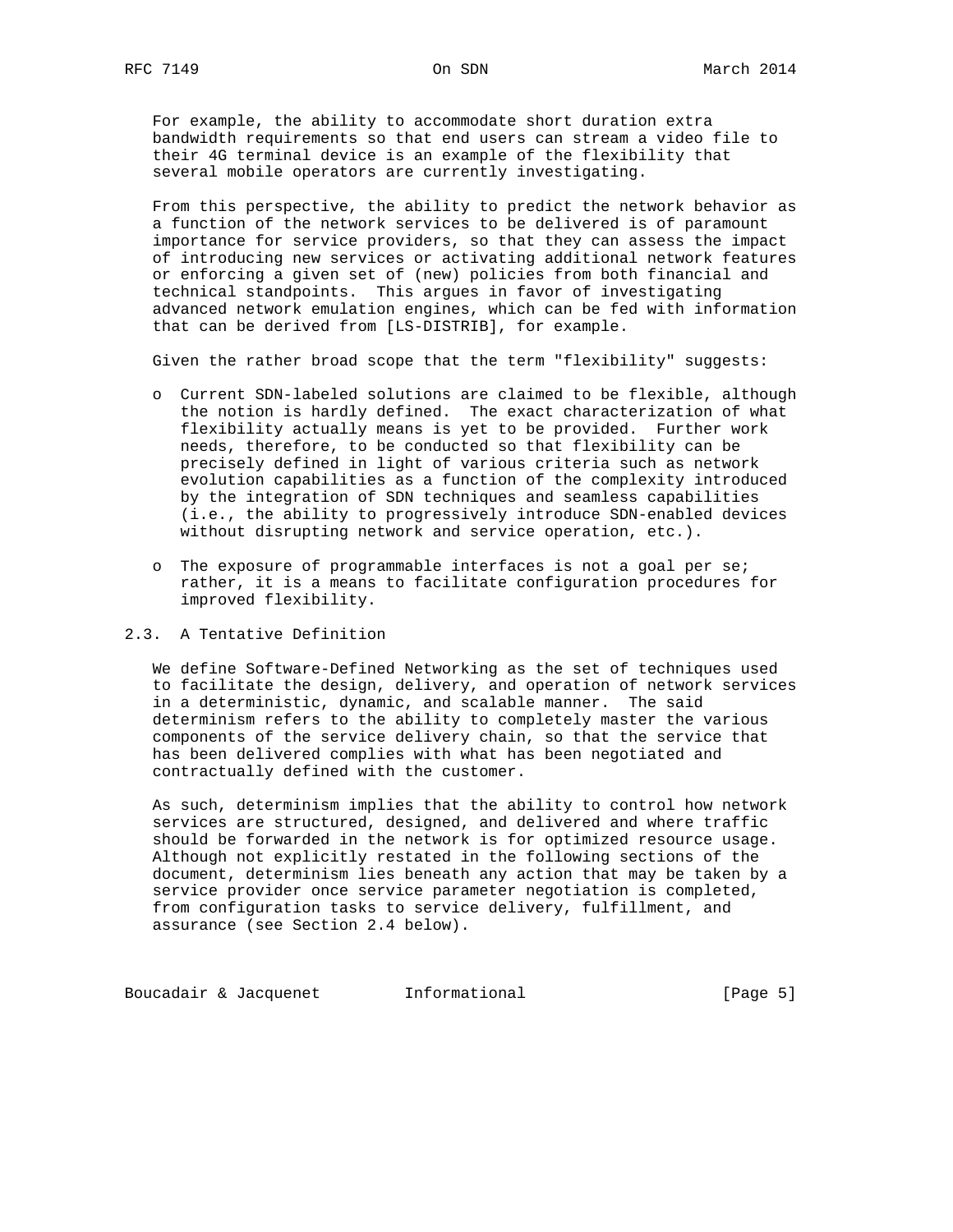Such a definition assumes the introduction of a high level of automation in the overall service delivery and operation procedures.

 Because networking is software driven by nature, the above definition does not emphasize the claimed "software-defined" properties of SDN labeled solutions.

### 2.4. Functional Metadomains

 SDN techniques can be classified into the following functional metadomains:

- o Techniques for the dynamic discovery of network topology, devices, and capabilities, along with relevant information and data models that are meant to precisely document such topology, devices, and their capabilities.
- o Techniques for exposing network services and their characteristics and for dynamically negotiating the set of service parameters that will be used to measure the level of quality associated with the delivery of a given service or a combination thereof. An example of this can be seen in [CPP].
- o Techniques used by service-requirement-derived dynamic resource allocation and policy enforcement schemes, so that networks can be programmed accordingly. Decisions made to dynamically allocate resources and enforce policies are typically the result of the correlation of various inputs, such as the status of available resources in the network at any given time, the number of customer service subscription requests that need to be processed over a given period of time, the traffic forecasts, the possible need to trigger additional resource provisioning cycles according to a typical multi-year master plan, etc.
- o Dynamic feedback mechanisms that are meant to assess how efficiently a given policy (or a set thereof) is enforced from a service fulfillment and assurance perspective.
- 3. Reality Check

 The networking ecosystem has become awfully complex and highly demanding in terms of robustness, performance, scalability, flexibility, agility, etc. This means, in particular, that service providers and network operators must deal with such complexity and operate networking infrastructures that can evolve easily, remain scalable, guarantee robustness and availability, and are resilient to denial-of-service attacks.

Boucadair & Jacquenet 1nformational (Page 6)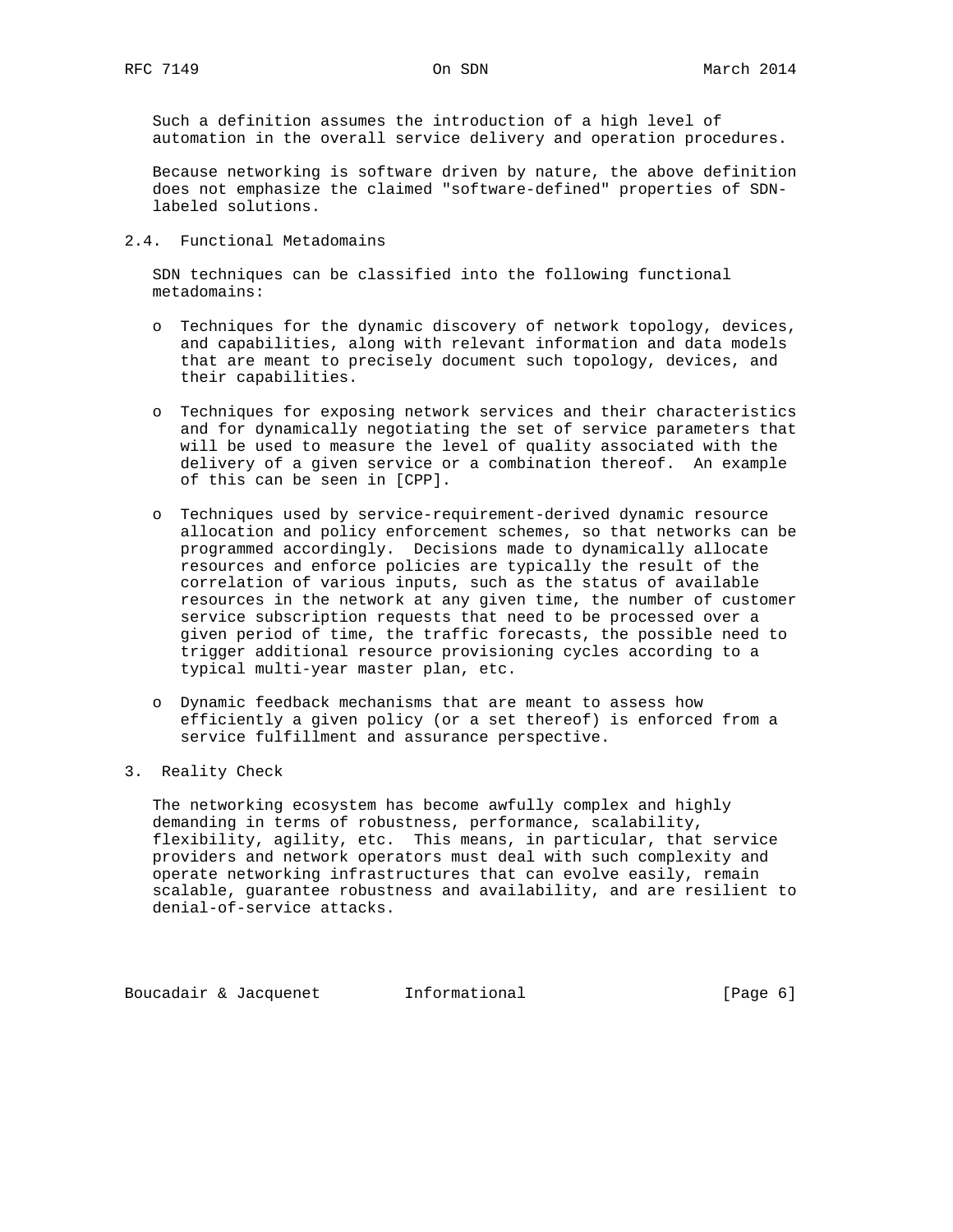The introduction of new SDN-based networking features should obviously take into account this context, especially from a cost impact assessment perspective.

3.1. Remember the Past

 SDN techniques are not the next big thing per se but rather a kind of rebranding of proposals that have been investigated for several years, like active or programmable networks [AN] [PN]. As a matter of fact, some of the claimed "new" SDN features have been already implemented (e.g., Network Management System (NMS) and Path Computation Element (PCE) [RFC4655]) and supported by vendors for quite some time.

 Some of these features have also been standardized (e.g., DNS-based routing [RFC1383]) that can be seen as an illustration of separated control and forwarding planes or Forwarding and Control Element Separation (ForCES) [RFC5810] [RFC5812].

 Also, the policy-based management framework [RFC2753] introduced in the early 2000's was designed to orchestrate available resources by means of a typical Policy Decision Point (PDP), which masters advanced offline traffic engineering capabilities. As such, this framework has the ability to interact with in-band software modules embedded in controlled devices (or not).

 PDP is where policy decisions are made. PDPs use a directory service for policy repository purposes. The policy repository stores the policy information that can be retrieved and updated by the PDP. The PDP delivers policy rules to the Policy Enforcement Point (PEP) in the form of policy-provisioning information that includes configuration information.

 PEP is where policy decisions are applied. PEPs are embedded in (network) devices, which are dynamically configured based upon the policy-formatted information that has been processed by the PEP. PEPs request configuration from the PDP, store the configuration information in the Policy Information Base (PIB), and delegate any policy decision to the PDP.

 SDN techniques as a whole are an instantiation of the policy-based management framework. Within this context, SDN techniques can be used to activate capabilities on demand, to dynamically invoke network and storage resources, and to operate dynamically adaptive networks according to events (e.g., alteration of the network topology), triggers (e.g., dynamic notification of a link failure), etc.

Boucadair & Jacquenet 1nformational 1000 [Page 7]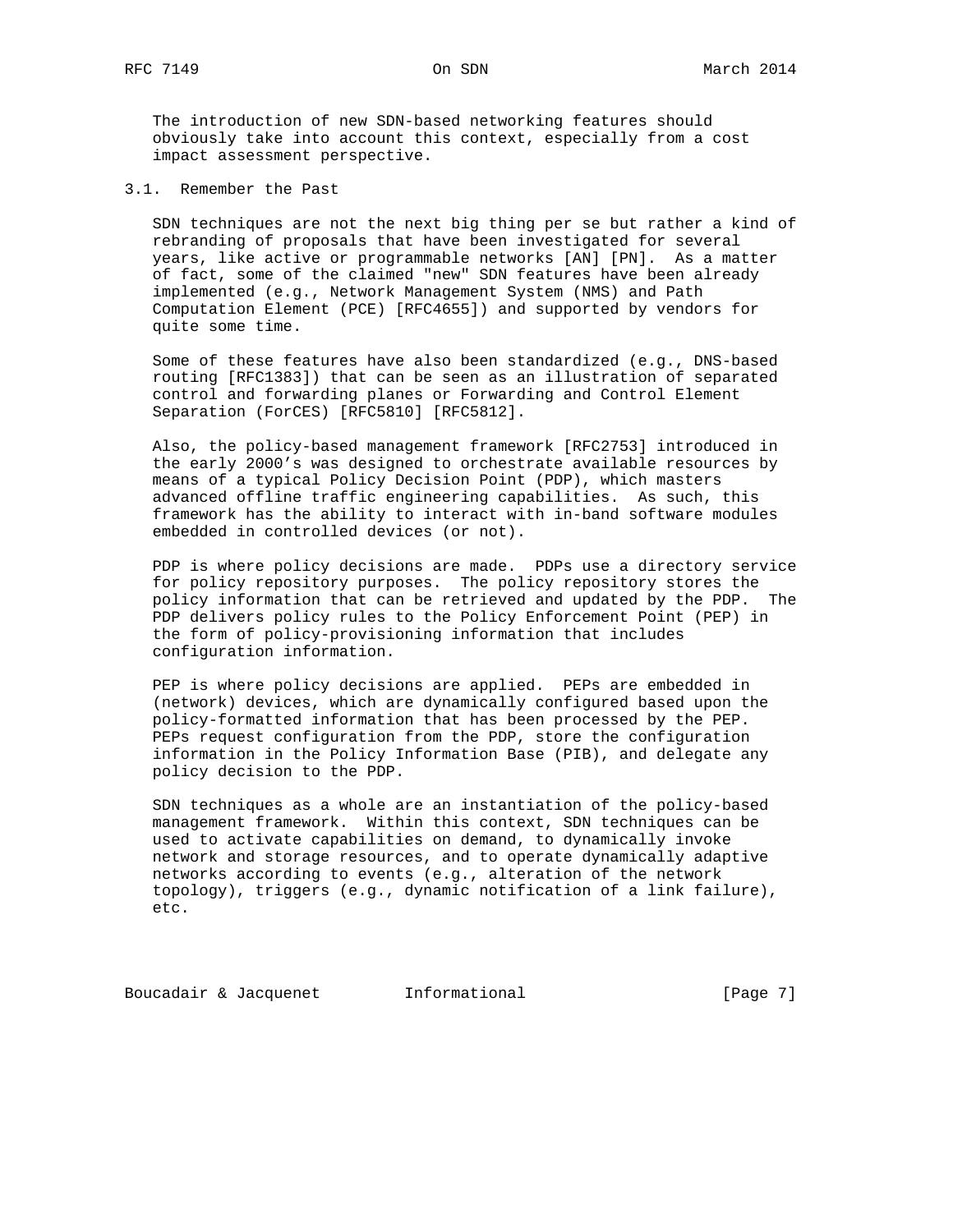# 3.2. Be Pragmatic

 SDN approaches should be holistic, i.e., global and network wide. It is not a matter of configuring devices one by one to enforce a specific forwarding policy. Instead, SDN techniques are about configuring and operating a whole range of devices at the scale of the network for automated service delivery [AUTOMATION], from service negotiation (e.g., [CPNP]) and creation (e.g., [SLA-EXCHANGE]) to assurance and fulfillment.

 Because the complexity of activating SDN capabilities is largely hidden from the end user and is software handled, a clear understanding of the overall ecosystem is needed to figure out how to manage this complexity and to what extent this hidden complexity does not have side effects on network operation.

 As an example, SDN designs that assume a central decision-making entity must avoid single points of failure. They must not affect packet forwarding performances either (e.g., transit delays must not be impacted).

 SDN techniques are not necessary to develop new network services per se. The basic service remains as (IP) connectivity that solicits resources located in the network. SDN techniques can thus be seen as another means to interact with network service modules and invoke both connectivity and storage resources accordingly in order to meet service-specific requirements.

 By definition, SDN technique activation and operation remain limited to what is supported by embedded software and hardware. One cannot expect SDN techniques to support unlimited customizable features.

#### 3.3. Measure Experience against Expectations

 Because several software modules may be controlled by external entities (typically, a PDP), there is a need for a means to make sure that what has been delivered complies with what has been negotiated. Such means belong to the set of SDN techniques.

 These typical policy-based techniques should interact with both Service Structuring engines (that are meant to expose the service characteristics and possibly negotiate those characteristics) and the network to continuously assess whether the experienced network behavior is compliant with the objectives set by the Service Structuring engine and those that may have been dynamically negotiated with the customer (e.g., as captured in a CPP [CPP] [CPNP]). This requirement applies to several regions of a network, including:

Boucadair & Jacquenet 1nformational 1000 [Page 8]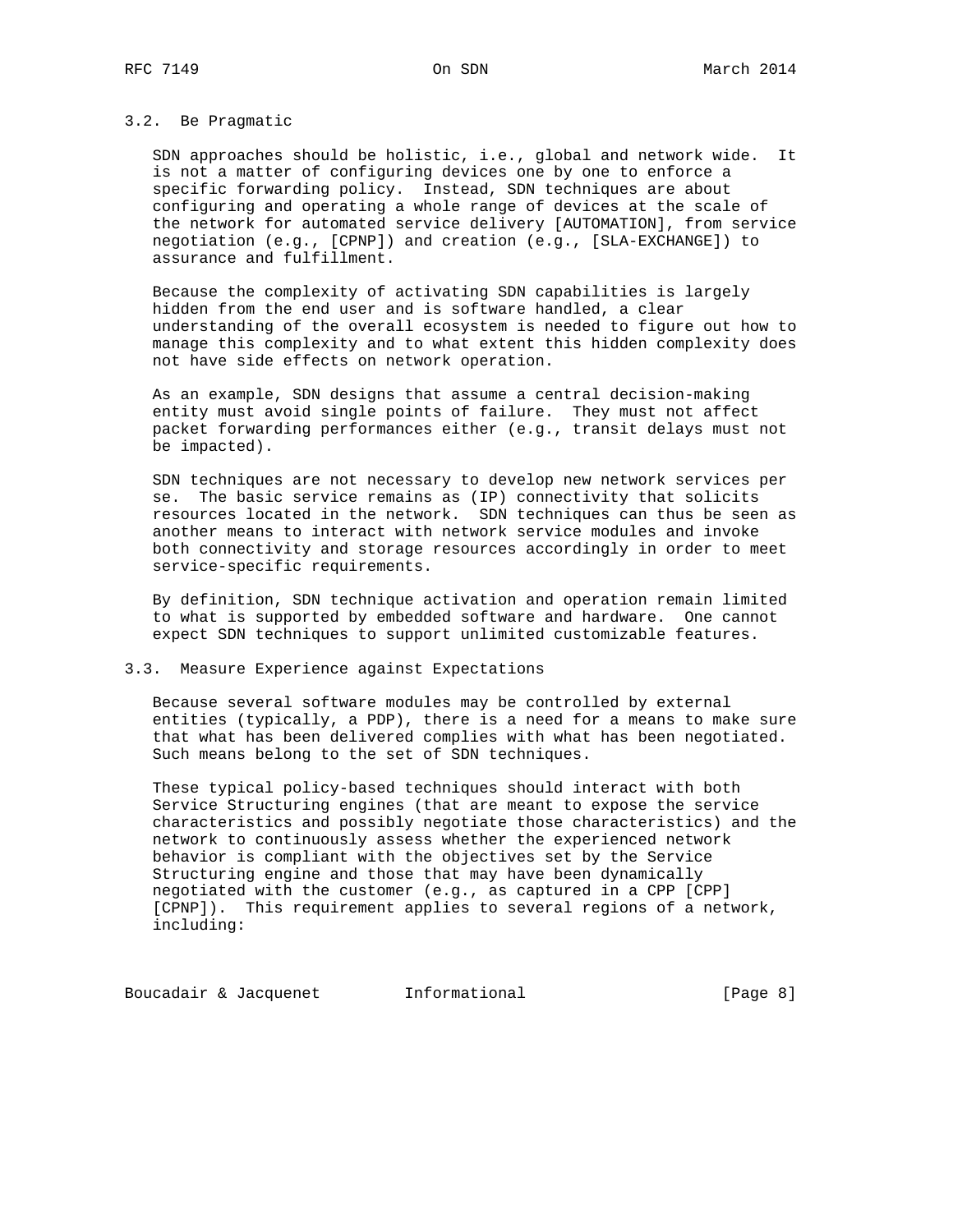- 1. At the interface between two adjacent IP network providers.
- 2. At the access interface between a service provider and an IP network provider.
- 3. At the interface between a customer and the IP network provider.

 Ideally, a fully automated service delivery procedure, from negotiation, ordering, and order processing to delivery, assurance, and fulfillment, should be supported at the cost of implications that are discussed in Section 4.1. This approach also assumes widely adopted standard data and information models in addition to interfaces.

3.4. Design Carefully

 Exposing open and programmable interfaces has a cost from both scalability and performance standpoints.

 Maintaining hard-coded performance optimization techniques is encouraged. So is the use of interfaces that allow the direct control of some engines (e.g., routing and forwarding) without requiring any in-between adaptation layers (generic objects to vendor-specific command line interfaces (CLIs), for instance). Nevertheless, the use of vendor-specific access means to some engines that it could be beneficial from a performance standpoint, at the cost of increasing the complexity of configuration tasks.

 SDN techniques will have to accommodate vendor-specific components anyway. Indeed, these vendor-specific features will not cease to exist mainly because of the harsh competition.

 The introduction of new functions or devices that may jeopardize network flexibility should be avoided or at least carefully considered in light of possible performance and scalability impacts. SDN-enabled devices will have to coexist with legacy systems.

 One single SDN network-wide deployment is, therefore, very unlikely. Instead, multiple instantiations of SDN techniques will be progressively deployed and adapted to various network and service segments.

#### 3.5. On OpenFlow

 Empowering networking with in-band controllable modules may rely upon the OpenFlow protocol but also use other protocols to exchange information between a control plane and a data plane.

Boucadair & Jacquenet 1nformational 1000 [Page 9]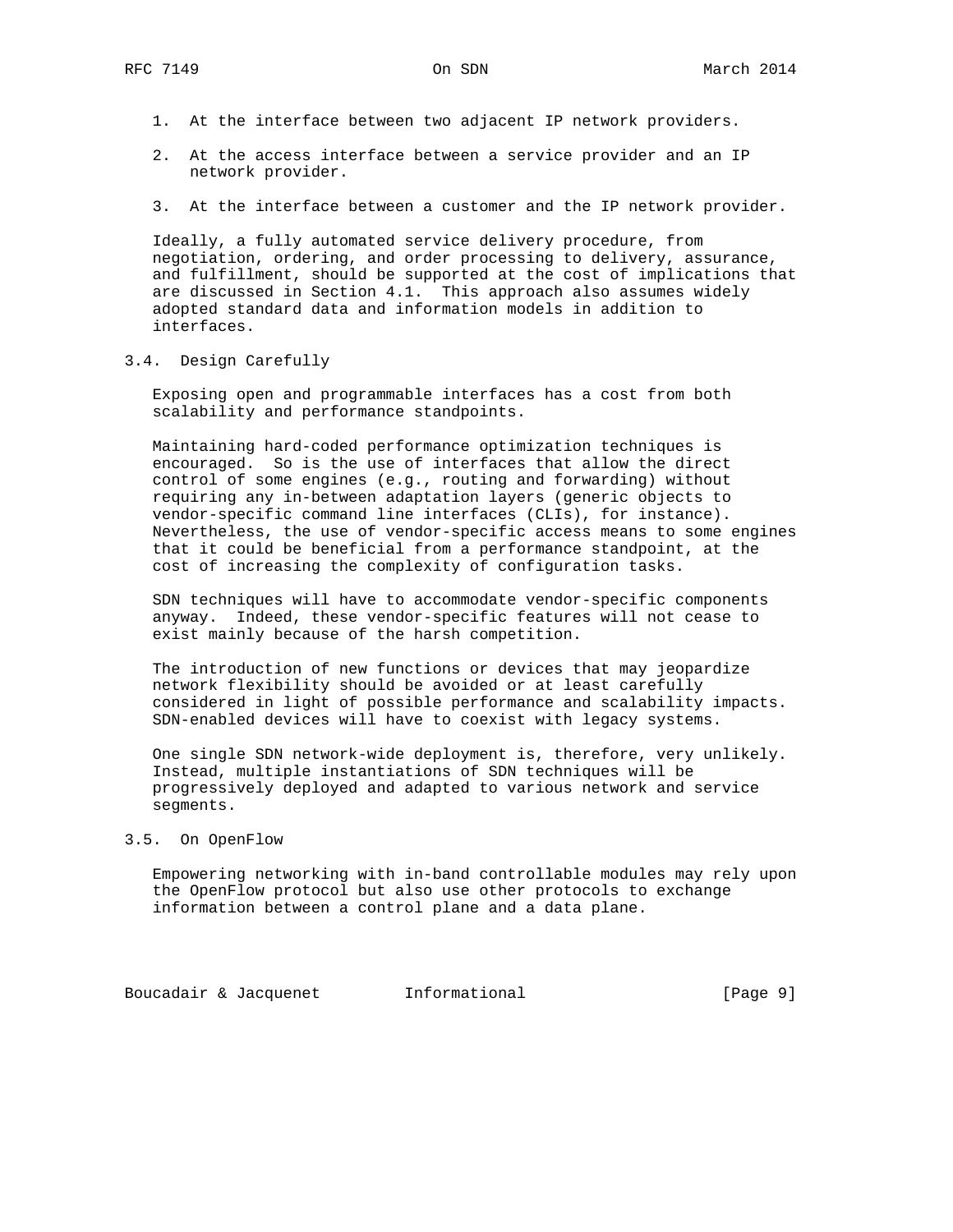Indeed, there are many other candidate protocols that can be used for the same or even a broader purpose (e.g., resource reservation purposes). The forwarding of the configuration information can, for example, rely upon protocols like the Path Computation Element (PCE) Communication Protocol (PCEP) [RFC5440], the Network Configuration Protocol (NETCONF) [RFC6241], COPS Usage for Policy Provisioning (COPS-PR) [RFC3084], Routing Policy Specification Language (RPSL) [RFC2622], etc.

 There is, therefore, no 1:1 relationship between OpenFlow and SDN. Rather, OpenFlow is one of the candidate protocols to convey specific configuration information towards devices. As such, OpenFlow is one possible component of the global SDN toolkit.

3.6. Non-goals

 There are inevitable trade-offs to be found between operating the current networking ecosystem and introducing some SDN techniques, possibly at the cost of introducing new technologies. Operators do not have to choose between the two as both environments will have to coexist.

 In particular, the following considerations cannot justify the deployment of SDN techniques:

- o Fully flexible software implementations because the claimed flexibility remains limited by the software and hardware limitations, anyway.
- o Fully modular implementations are difficult to achieve (because of the implicit complexity) and may introduce extra effort for testing, validation, and troubleshooting.
- o Fully centralized control systems that are likely to raise some scalability issues. Distributed protocols and their ability to react to some events (e.g., link failure) in a timely manner remains a cornerstone of scalable networks. This means that SDN designs can rely upon a logical representation of centralized features (an abstraction layer that would support inter-PDP communications, for example).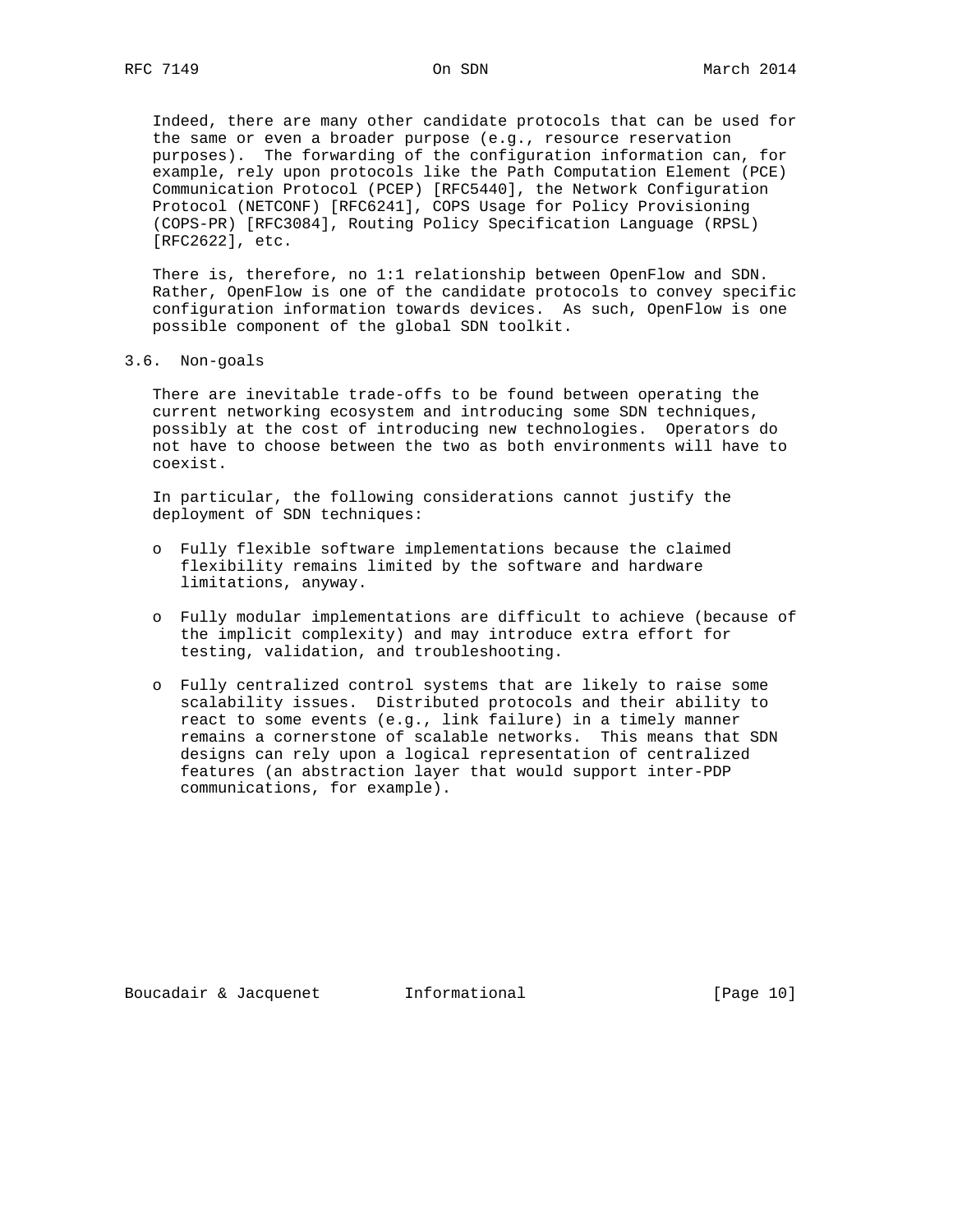# 4. Discussion

4.1. Implications of Full Automation

 The path towards full automation is paved with numerous challenges and requirements, including:

- o Making sure automation is well implemented so as to facilitate testing (including validation checks) and troubleshooting.
	- \* This suggests the need for simulation tools that accurately assess the impact of introducing a high level of automation in the overall service delivery procedure to avoid a typical "mad robot" syndrome, whose consequences can be serious from control and QoS standpoints, among others.
	- \* This also suggests careful management of human expertise, so that network operators can use robust, flexible means to automate repetitive or error-prone tasks and then build on automation or stringing together multiple actions to create increasingly complex tasks that require less human interaction (guidance and input) to complete.
- o Simplifying and fostering service delivery, assurance, and fulfillment, as well as network failure detection, diagnosis, and root cause analysis for cost optimization.
	- \* Such cost optimization relates to improved service delivery times as well as optimized human expertise (see above) and global, technology-agnostic service structuring and delivery procedures. In particular, the ability to inject new functions in existing devices should not assume a replacement of the said devices but rather allow smart investment capitalization.
	- \* This can be achieved thanks to automation, possibly based upon a logically centralized view of the network infrastructure (or a portion thereof), yielding the need for highly automated topology, device and capabilities discovery means, and operational procedures.
	- \* The main intelligence resides in the PDP, which suggests that an important part of the SDN-related development effort should focus on a detailed specification of the PDP function, including algorithms and behavioral state machineries that are based upon a complete set of standardized data and information models.

Boucadair & Jacquenet [Page 11]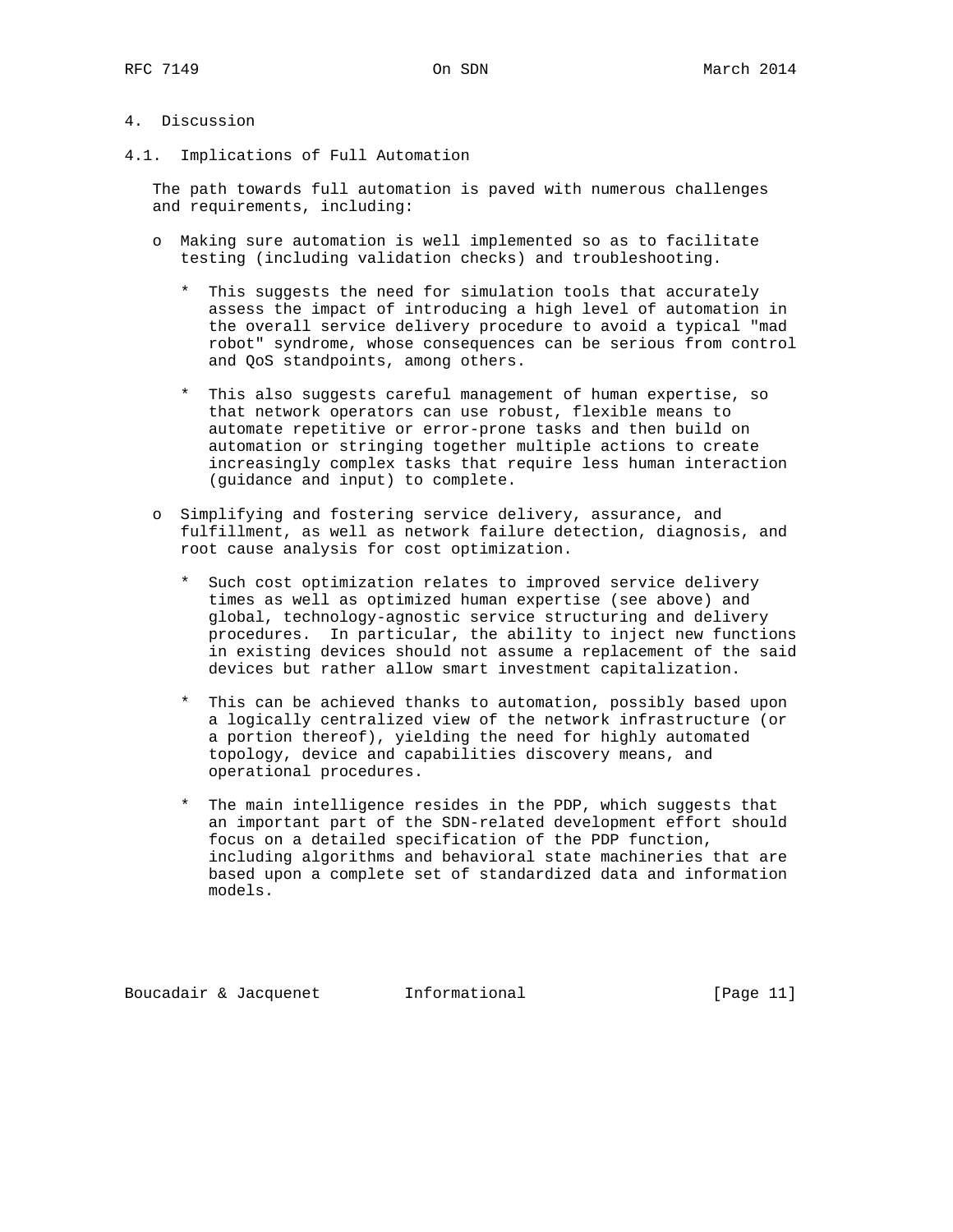- \* These information models and data need to be carefully structured for efficiency and flexibility. This probably suggests that a set of simplified pseudo-blocks can be assembled as per the nature of the service to be delivered.
- o The need for abstraction layers -- clear interfaces between business actors and between layers, let alone cross-layer considerations, etc. Such abstraction layers are invoked within the context of service structuring and packaging and are meant to facilitate the emergence of the following:
	- \* IP connectivity service exposure to customers, peers, applications, content/service providers, etc. (an example of this can be seen in [CPP]).
	- \* Solutions that accommodate IP connectivity service requirements with network engineering objectives.
	- \* Dynamically adaptive decision-making processes, which can properly operate according to a set of input data and metrics, such as current resource usage and demand, traffic forecasts and matrices, etc., all for the sake of highly responsive dynamic resource allocation and policy enforcement schemes.
- o Better accommodation of technologically heterogeneous networking environments through the following:
	- \* Vendor-independent configuration procedures based upon the enforcement of vendor-agnostic generic policies instead of vendor-specific languages.
	- \* Tools to aid manageability and orchestrate resources.
	- \* Avoiding proxies and privileging direct interaction with engines (e.g., routing and forwarding).

# 4.2. Bootstrapping an SDN

 Means to dynamically discover the functional capabilities of the devices that will be steered by a PDP intelligence for automated network service delivery need to be provided. This is because the acquisition of the information related to what the network is actually capable of will help structure the PDP intelligence so that policy provisioning information can be derived accordingly.

 A typical example would consist in documenting a traffic engineering policy based upon the dynamic discovery of the various functions supported by the network devices, as a function of the services to be

Boucadair & Jacquenet 1nformational 1999 [Page 12]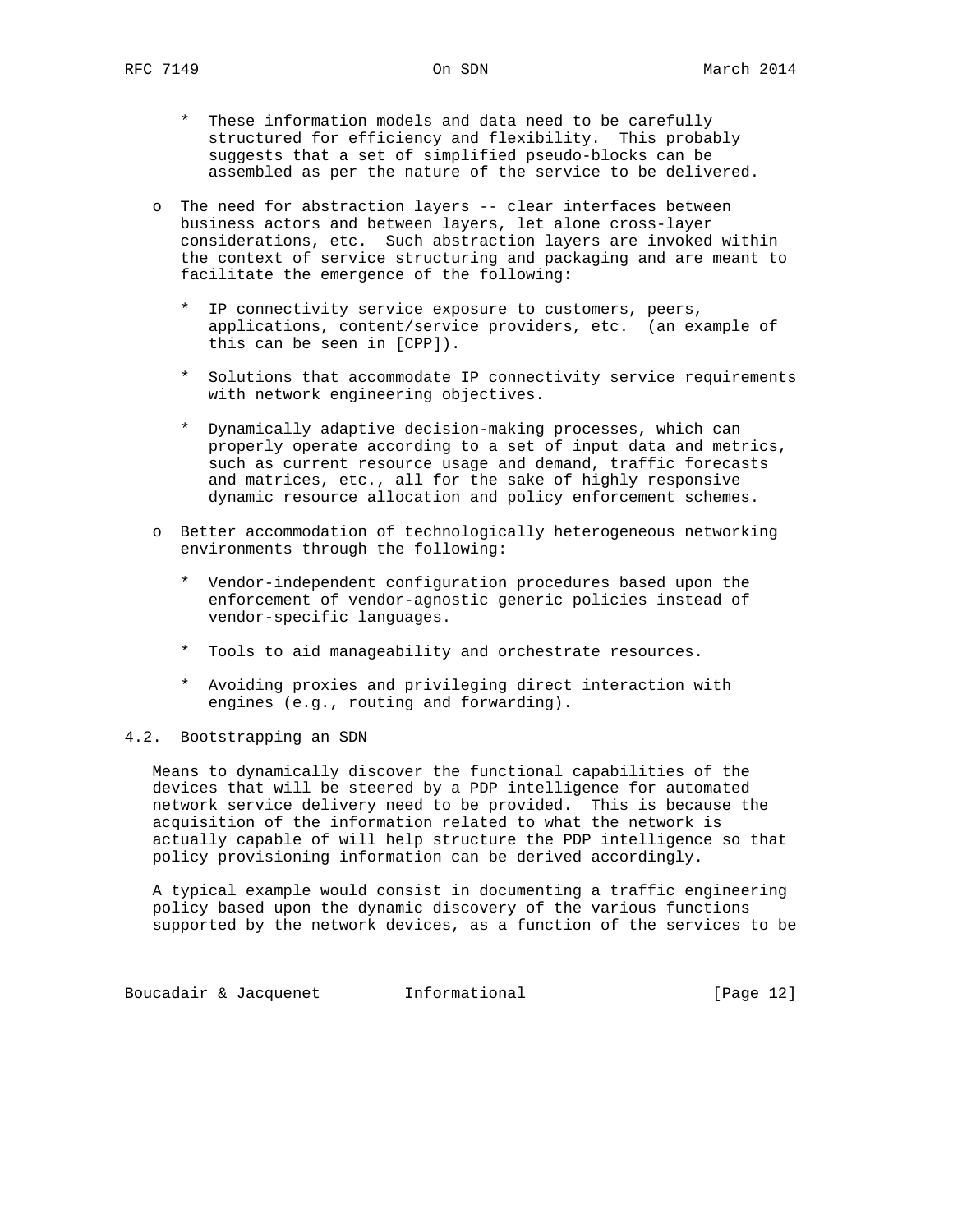delivered, thus yielding the establishment of different routes towards the same destination depending on the nature of the traffic, the location of the functions that need to be invoked to forward such traffic, etc.

 Such dynamic discovery capability can rely upon the exchange of specific information by means of an IGP or BGP between network devices or between network devices and the PDP in legacy networking environments. The PDP can also send unsolicited commands towards network devices to acquire the description of their functional capabilities in return and derive network and service topologies accordingly.

 Of course, SDN techniques (as introduced in Section 2.4) could be deployed in an IGP-/BGP-free networking environment, but the SDN bootstrapping procedure in such an environment still assumes the support of the following capabilities:

- o Dynamically discover SDN participating nodes (including the PDP) and their respective capabilities in a resilient manner, assuming the mutual authentication of the PDP and the participating devices Section 5. The integrity of the information exchanged between the PDP and the participating devices during the discovery phase must also be preserved;
- o Dynamically connect the PDP to the participating nodes and avoid any forwarding loops;
- o Dynamically enable network services as a function of the device capabilities and (possibly) what has been dynamically negotiated between the customer and the service provider;
- o Dynamically check connectivity between the PDP and the participating nodes and between participating nodes for the delivery of a given network service (or a set thereof);
- o Dynamically assess the reachability scope as a function of the service to be delivered;
- o Dynamically detect and diagnose failures, and proceed with corrective actions accordingly.

 Likewise, the means to dynamically acquire the descriptive information (including the base configuration) of any network device that may participate in the delivery of a given service should be provided so as to help the PDP structure the services that can be delivered as a function of the available resources, their location, etc.

Boucadair & Jacquenet 1nformational [Page 13]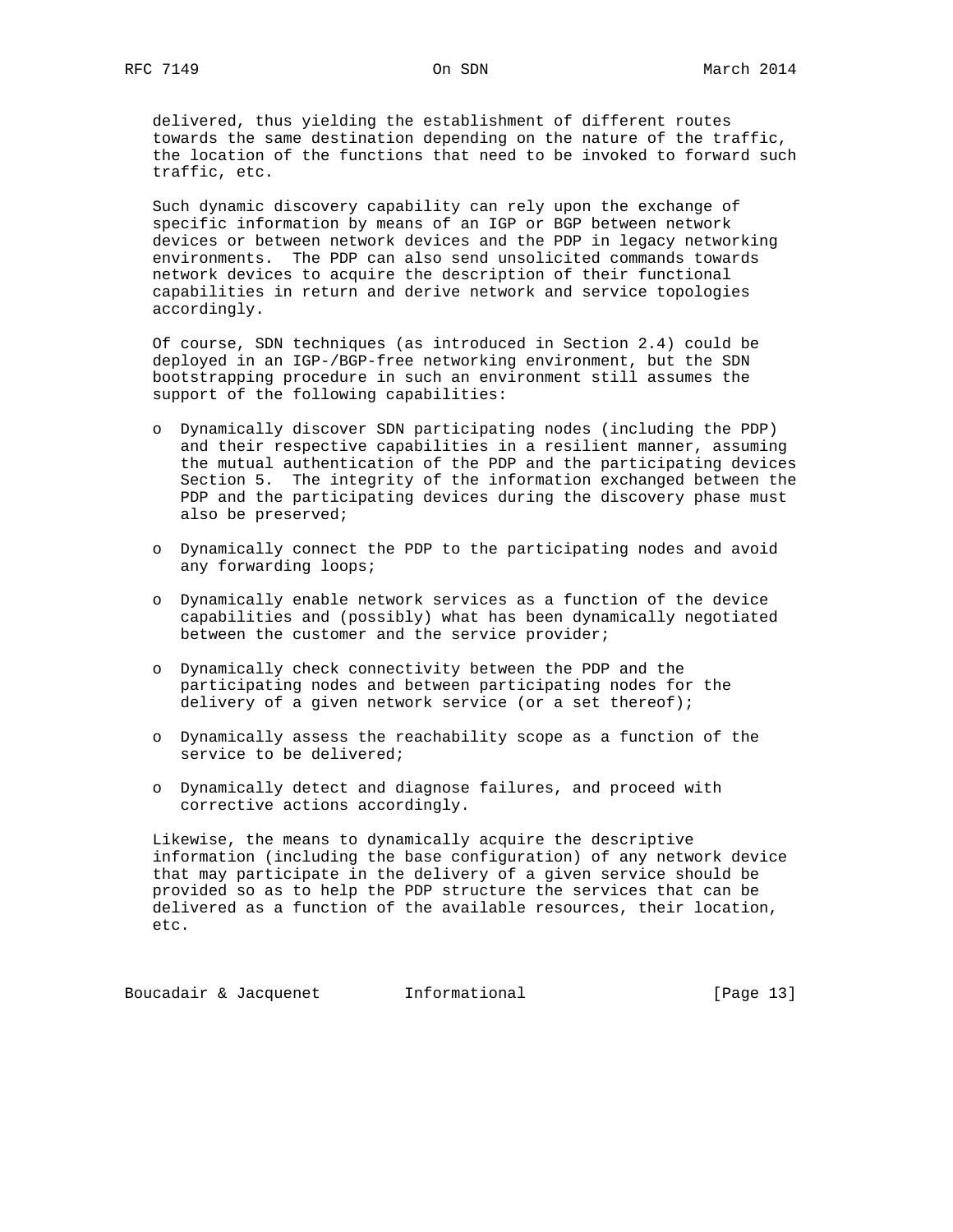In IGP-/BGP-free networking environments, a specific bootstrap protocol may thus be required to support the aforementioned capabilities for proper PDP- and SDN-capable device operation, in addition to the possible need for a specific additional network that would provide discovery and connectivity features.

 In particular, SDN design and operation in IGP-/BGP-free environments should provide performances similar to those of legacy environments that run an IGP and BGP. For example, the underlying network should remain operational even if connection with the PDP has been lost. Furthermore, operators should assess the cost of introducing a new, specific bootstrap protocol compared to the cost of integrating the aforementioned capabilities in existing IGP/BGP protocol machineries.

 Since SDN-related features can be grafted into an existing network infrastructure, they may not be all enabled at once from a bootstrapping perspective; a gradual approach can be adopted instead.

 A typical deployment example would be to use an SDN decision-making process as an emulation platform that would help service providers and operators make appropriate technical choices before their actual deployment in the network.

 Finally, the completion of the discovery procedure does not necessarily mean that the network is now fully operational. The operationality of the network usually assumes a robust design based upon resilience and high availability features.

4.3. Operating an SDN

 From an Operations and Management (OAM) standpoint [RFC6291], running an SDN-capable network raises several issues such as those listed below:

- o How do SDN service and network management blocks interact? For example, how the results of the dynamic negotiation of service parameters with a customer or a set thereof over a given period of time will affect the PDP decision-making process (resource allocation, path computation, etc.).
- o What should be the appropriate OAM tools for SDN network operation (e.g., to check PDP or PEP reachability)?
- o How can performance (expressed in terms of service delivery time, for example) be optimized when the activation of software modules is controlled by an external entity (typically a PDP)?

Boucadair & Jacquenet 1nformational [Page 14]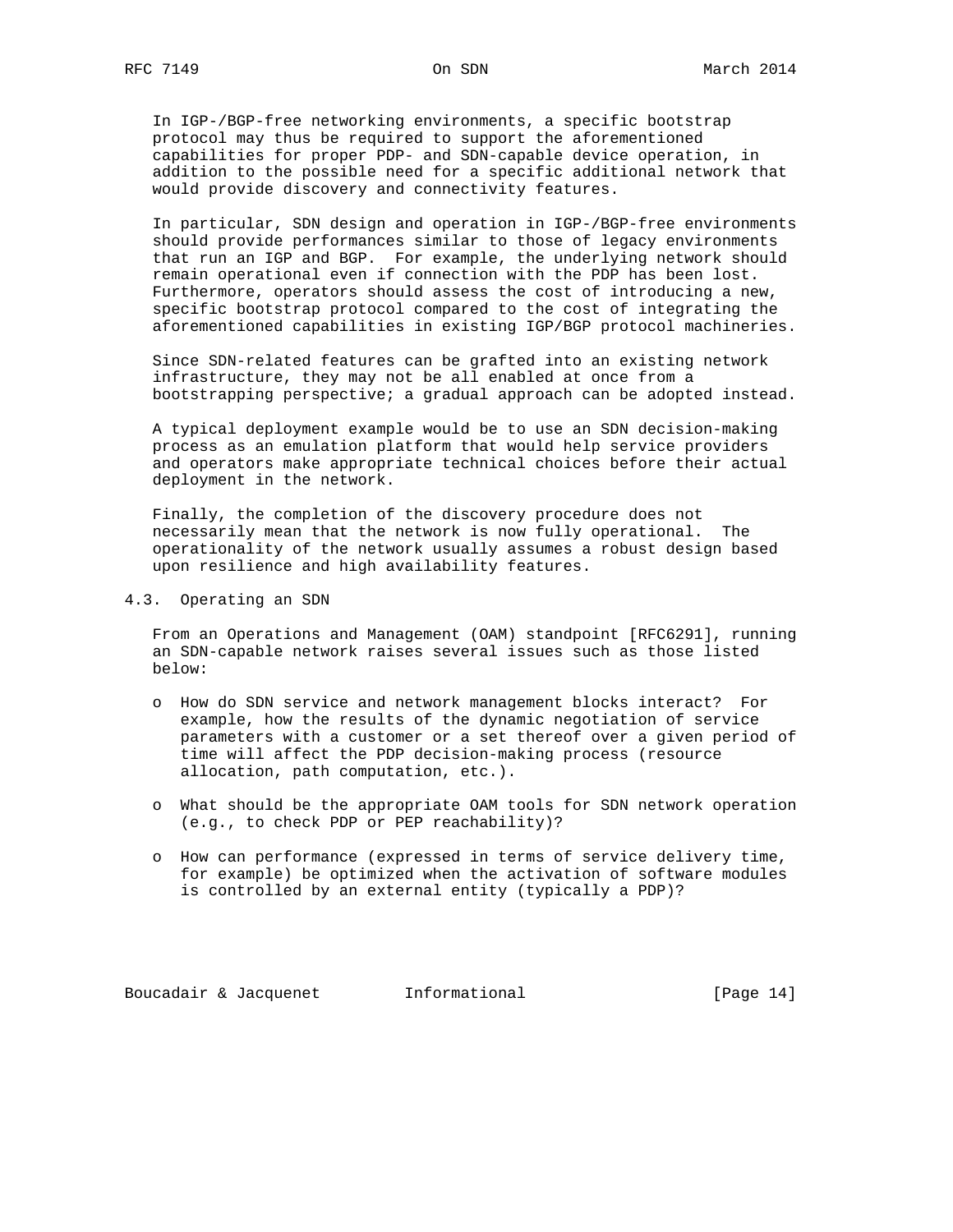- o To what extent does an SDN implementation ease network manageability, including service and network diagnosis?
- o Should the "control and data plane separation" principle be applied to the whole network or a portion thereof, as a function of the nature of the services to be delivered or by taking into account the technology that is currently deployed?
- o What is the impact on the service provider's testing procedures and methodologies (that are used during validation and pre deployment phases)? Particularly, (1) how test cases will be defined and executed when the activation of customized modules is supported, (2) what the methodology is to assess the behavior of SDN-controlled devices, (3) how test regression will be conducted, (4) etc.
- o How do SDN techniques impact service fulfillment and assurance? How the resulting behavior of SDN devices (completion of configuration tasks, for example) should be assessed against what has been dynamically negotiated with a customer. How to measure the efficiency of dynamically enforced policies as a function of the service that has been delivered. How to measure that what has been delivered is compliant with what has been negotiated. What the impact is of SDN techniques on troubleshooting practice.
- o Is there any risk to operate frozen architectures because of potential interoperability issues between a controlled device and an SDN controller?
- o How does the introduction of SDN techniques affect the lifetime of legacy systems? Is there any risk of (rapidly) obsoleting existing technologies because of their hardware or software limitations?

 The answers to the above questions are very likely to be service provider specific, depending on their technological and business environments.

4.4. The Intelligence Resides in the PDP

 The proposed SDN definition in Section 2.3 assumes an intelligence that may reside in the control or the management planes (or both). This intelligence is typically represented by a Policy Decision Point (PDP) [RFC2753], which is one of the key functional components of the policy-based management framework.

Boucadair & Jacquenet 1nformational [Page 15]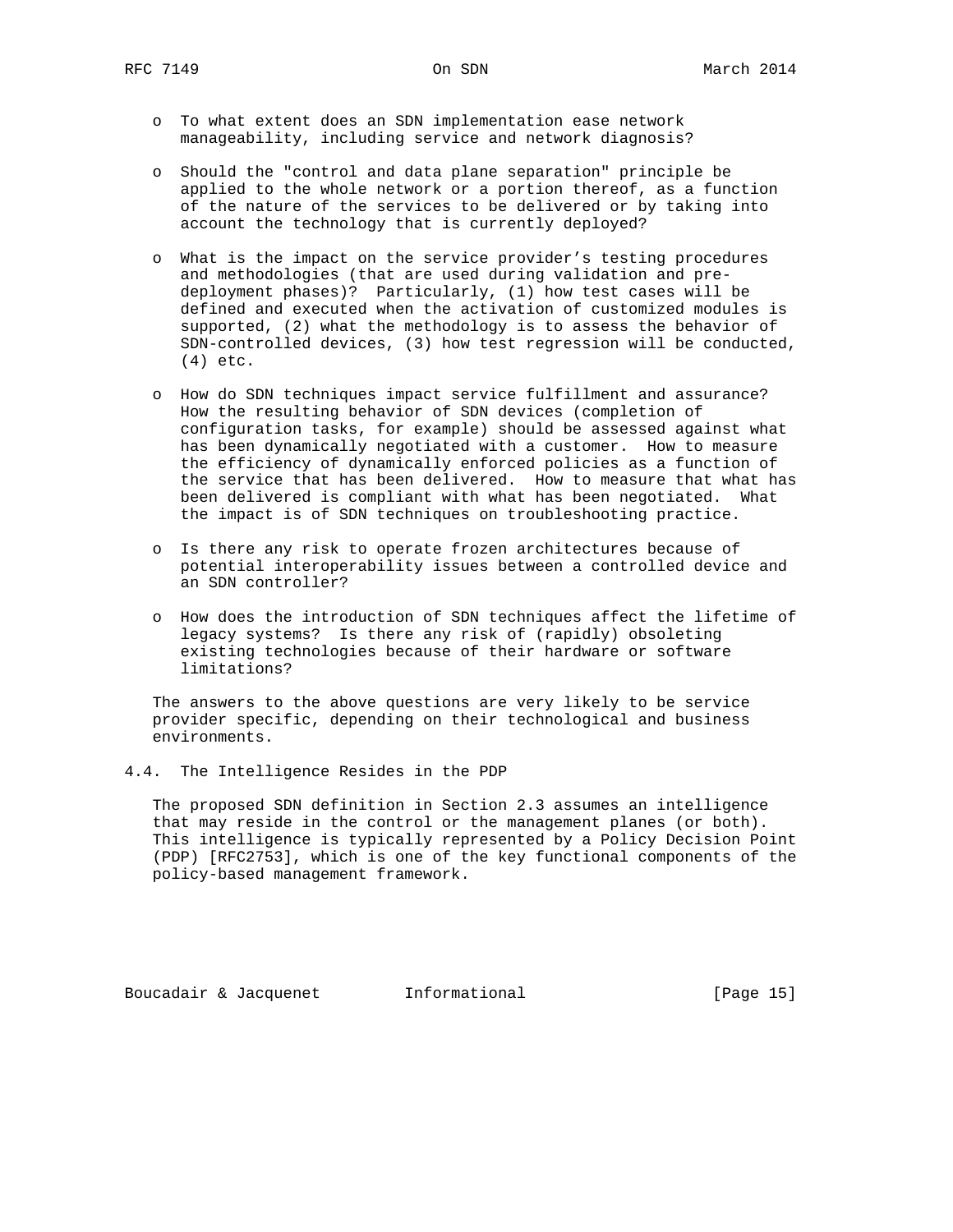SDN networking, therefore, relies upon PDP functions that are capable of processing various input data (traffic forecasts, outcomes of negotiation between customers and service providers, resource status as depicted in appropriate information models instantiated in the PIB, etc.) to make appropriate decisions.

 The design and the operation of such PDP-based intelligence in a scalable manner remains a part of the major areas that need to be investigated.

 To avoid centralized design schemes, inter-PDP communication is likely to be required, and corresponding issues and solutions should be considered. Several PDP instances may thus be activated in a given domain. Because each of these PDP instances may be responsible for making decisions about the enforcement of a specific policy (e.g., one PDP for QoS policy enforcement purposes, another one for security policy enforcement purposes, etc.), an inter-PDP communication scheme is required for global PDP coordination and correlation.

 Inter-domain PDP exchanges may also be needed for specific usages. Examples of such exchanges are as follows: (1) during the network attachment phase of a node to a visited network, the PDP operated by the visited network can contact the home PDP to retrieve the policies to be enforced for that node, and (2) various PDPs can collaborate in order to compute inter-domain paths that satisfy a set of traffic performance guarantees.

4.5. Simplicity and Adaptability vs. Complexity

 The functional metadomains introduced in Section 2.4 assume the introduction of a high level of automation, from service negotiation to delivery and operation. Automation is the key to simplicity, but it must not be seen as a magic button that would be hit by a network administrator whenever a customer request has to be processed or additional resources need to be allocated.

 The need for simplicity and adaptability, thanks to automated procedures, generally assumes some complexity that lies beneath automation.

4.6. Performance and Scalability

 The combination of flexibility with software inevitably raises performance and scalability issues as a function of the number and the nature of the services to be delivered and their associated dynamics.

Boucadair & Jacquenet 1nformational [Page 16]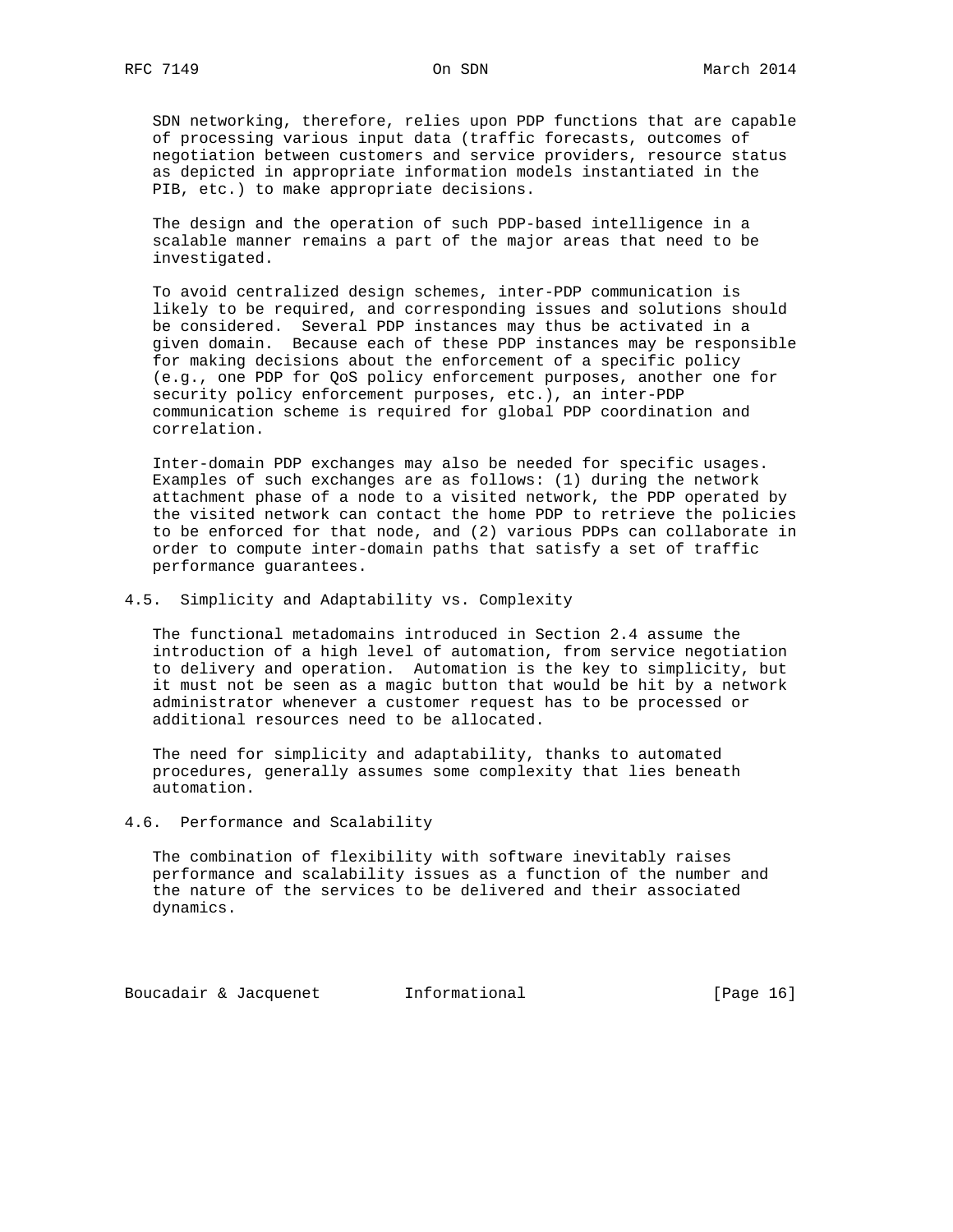For example, networks deployed in Data Centers (DCs) and that rely upon OpenFlow switches are unlikely to raise important FIB scalability issues. Conversely, DC interconnect designs that aim to dynamically manage Virtual Machine (VM) mobility, possibly based upon the dynamic enforcement of specific QoS policies, may raise scalability issues.

 The claimed flexibility of SDN networking in the latter context will have to be carefully investigated by operators.

### 4.7. Risk Assessment

Various risks are to be assessed such as:

- o Evaluating the risk of depending on a controller technology rather than a device technology.
- o Evaluating the risk of operating frozen architectures because of potential interoperability issues between a controller and a controlled device.
- o Assessing whether SDN-labeled solutions are likely to obsolete existing technologies because of hardware limitations. From a technical standpoint, the ability to dynamically provision resources as a function of the services to be delivered may be incompatible with legacy routing systems because of their hardware limitations, for example. Likewise, from an economical standpoint, the use of SDN solutions for the sake of flexibility and automation may dramatically impact Capital Expenditure (CAPEX) and Operational Expenditure (OPEX) budgets.
- 5. Security Considerations

 Security is an important aspect of any SDN design because it conditions the robustness and reliability of the interactions between network and applications people for efficient access control procedures and optimized protection of SDN resources against any kind of attack. In particular, SDN security policies [SDNSEC] should make sure that SDN resources are properly safeguarded against actions that may jeopardize network or application operations.

 In particular, service providers should define procedures to assess the reliability of software modules embedded in SDN nodes. Such procedures should include the means to also assess the behavior of software components (under stress conditions), detect any exploitable vulnerability, reliably proceed with software upgrades, etc. These

Boucadair & Jacquenet 1nformational [Page 17]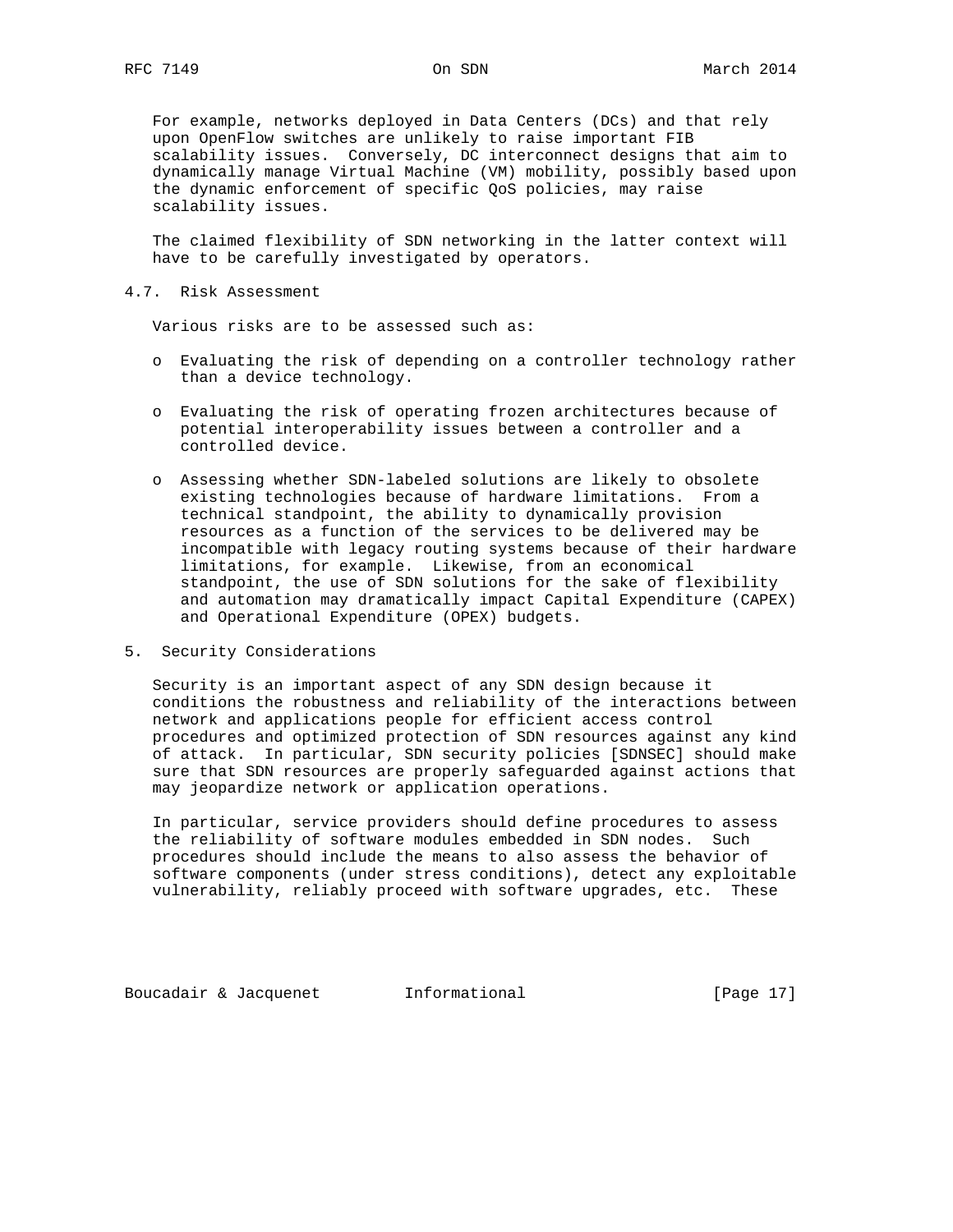security guards should be activated during initial SDN node deployment and activation but also during SDN operation that implies software upgrade procedures.

 Although these procedures may not be SDN-specific (e.g., operators are familiar with firmware updates with or without service disruption), it is worth challenging existing practice in light of SDN deployment and operation.

 Likewise, PEP-PDP interactions suggest the need to make sure that (1) a PDP is entitled to solicit PEPs, so that they can apply the decisions made by the said PDP, (2) a PEP is entitled to solicit a PDP for whatever reason (request for additional configuration information, notification about the results of a set of configuration tasks, etc.), (3) a PEP can accept decisions made by a PDP, and (4) communication between PDPs within a domain or between domains is properly secured (e.g., make sure a pair of PDPs are entitled to communicate with each other, make sure the confidentiality of the information exchanged between two PDPs can be preserved, etc.).

6. Acknowledgements

 Many thanks to R. Barnes, S. Bryant, S. Dawkins, A. Farrel, S. Farrell, W. George, J. Halpern, D. King, J. Hadi Salim, and T. Tsou for their comments. Special thanks to P. Georgatos for the fruitful discussions on SDN Interconnection (SDNI) in particular.

- 7. Informative References
	- [AN] Tennenhouse, D. and D. Wetherall, "Towards an Active Network Architecture", Multimedia Computing and Networking (MMCN), January 1996.

### [AUTOMATION]

 Boucadair, M. and C. Jacquenet, "Requirements for Automated (Configuration) Management", Work in Progress, January 2014.

- [CPNP] Boucadair, M. and C. Jacquenet, "Connectivity Provisioning Negotiation Protocol (CPNP)", Work in Progress, October 2013.
- [CPP] Boucadair, M., Jacquenet, C., and N. Wang, "IP/MPLS Connectivity Provisioning Profile", Work in Progress, September 2012.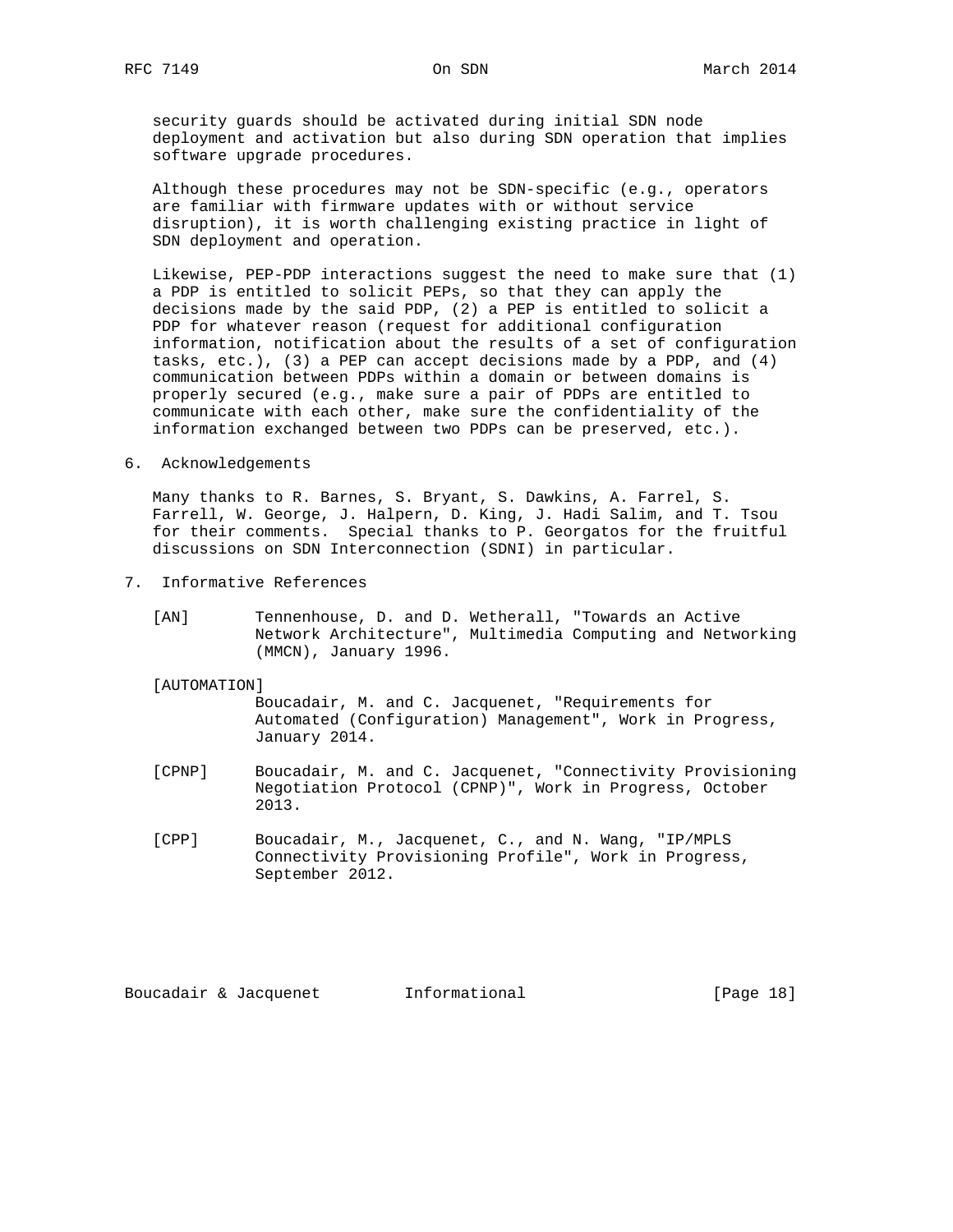| [LS-DISTRIB] |                                                          |
|--------------|----------------------------------------------------------|
|              | Gredler, H., Medved, J., Previdi, S., Farrel, A., and S. |
|              | Ray, "North-Bound Distribution of Link-State and TE      |
|              | Information using BGP", Work in Progress, November 2013. |
|              |                                                          |

- [PN] Campbell, A., De Meer, H., Kounavis, M., Kazuho, M., Vincente, J., and D. Villela, "A Survey of Programmable Networks", ACM SIGCOMM Computer Communication Review, April 1999.
- [RFC1383] Huitema, C., "An Experiment in DNS Based IP Routing", RFC 1383, December 1992.
- [RFC2622] Alaettinoglu, C., Villamizar, C., Gerich, E., Kessens, D., Meyer, D., Bates, T., Karrenberg, D., and M. Terpstra, "Routing Policy Specification Language (RPSL)", RFC 2622, June 1999.
- [RFC2753] Yavatkar, R., Pendarakis, D., and R. Guerin, "A Framework for Policy-based Admission Control", RFC 2753, January 2000.
- [RFC3084] Chan, K., Seligson, J., Durham, D., Gai, S., McCloghrie, K., Herzog, S., Reichmeyer, F., Yavatkar, R., and A. Smith, "COPS Usage for Policy Provisioning (COPS-PR)", RFC 3084, March 2001.
- [RFC4655] Farrel, A., Vasseur, J., and J. Ash, "A Path Computation Element (PCE)-Based Architecture", RFC 4655, August 2006.
- [RFC5440] Vasseur, JP. and JL. Le Roux, "Path Computation Element (PCE) Communication Protocol (PCEP)", RFC 5440, March 2009.
- [RFC5810] Doria, A., Hadi Salim, J., Haas, R., Khosravi, H., Wang, W., Dong, L., Gopal, R., and J. Halpern, "Forwarding and Control Element Separation (ForCES) Protocol Specification", RFC 5810, March 2010.
- [RFC5812] Halpern, J. and J. Hadi Salim, "Forwarding and Control Element Separation (ForCES) Forwarding Element Model", RFC 5812, March 2010.
- [RFC6241] Enns, R., Bjorklund, M., Schoenwaelder, J., and A. Bierman, "Network Configuration Protocol (NETCONF)", RFC 6241, June 2011.

Boucadair & Jacquenet 1nformational [Page 19]